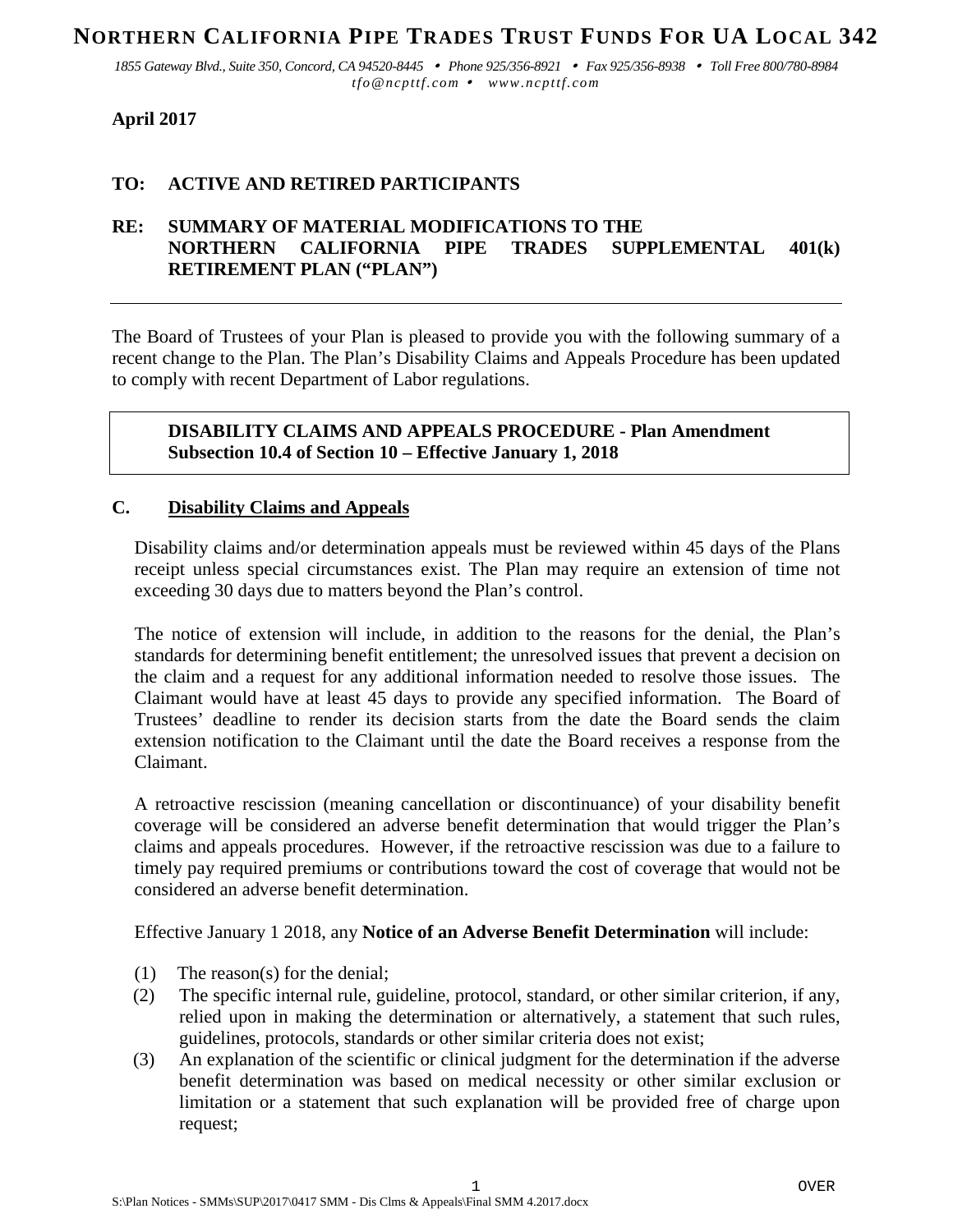- (4) Explanation for: (a) disagreeing with the views of any health care professional who treated you or vocational professionals who evaluated the claim, when you present those views to the Plan (if applicable), (b) disagreeing with the view of medical or vocational experts whose advice was obtained on behalf of the Plan in connection with a claimant's denial, without regard to whether the advice was relied upon in making the benefit determination (if applicable), and (c) disagreeing with the view of any disability determination made by the Social Security Administration (if applicable);
- (5) Statement that you have the right to receive, upon request and free of charge, reasonable access to and copies of all relevant documents, records, and other information to your claim for benefits;
- (6) Statement of your right to present evidence and testimony in support of your claim during the appeal/review process;
- (7) Statement that on appeal, you will have the right to respond to the denial if the Plan receives new or additional evidence and you will also be provided, free of charge, with a copy of any new or additional evidence considered, as soon as it becomes available to the Plan and sufficiently in advance of the date on which the appeal determination notice is required to be provided to you under the Plan's rules. (This will usually be before the next regularly scheduled meeting of the Board of Trustees unless special circumstances requires a further extension of time); and
- (8) If applicable, notice will be provided in a culturally and linguistically appropriate manner in the predominant non-English language spoken where you live.

If the application for benefits of a claim is denied, the Claimant or the Claimant's duly authorized representative may petition the Board of Trustees for review of the decision. The Claimant or the Claimant's duly authorized representative shall file the petition for review with the Trust Fund Office within 180 days of receipt of the notification of adverse benefit determination. The Claimant shall have access to relevant documents, records and other pertinent information, including any statement of policy or guidance with respect to the Plan concerning the denied treatment option or benefit for the Claimant's diagnosis, without regard to whether such advice or statement was relied upon in making the benefit determination. The Board of Trustees will not afford any deference to the initial benefit determination. If the adverse benefit determination is based in whole or in part on a medical judgment, the Trustees will consult with a health care professional with appropriate training and experience in the field of medicine involved in the medical judgment. Such consultant shall not be any individual consulted in connection with the initial determination, nor the subordinate of any such person.

The Board of Trustees shall notify the Claimant of their decision in writing. Effective January 1, 2018, any **Notice of Adverse Benefit Determination** shall include:

- (1) The reason(s) for the denial:
- (2) The specific internal rule, guideline, protocol, standard, or other similar criterion, if any, relied upon in making the determination or alternatively, a statement that such rules, guidelines, protocols, standards or other similar criteria does not exist;
- (3) An explanation of the scientific or clinical judgment for the determination if the adverse benefit determination was based on medical necessity or other similar exclusion or limitation or a statement that such explanation will be provided free of charge upon request;
- (4) Explanation for: (a) disagreeing with the views of any health care professional who treated you or vocational professionals who evaluated the claim, when you present those views to the Plan (if applicable), (b) disagreeing with the view of medical or vocational experts